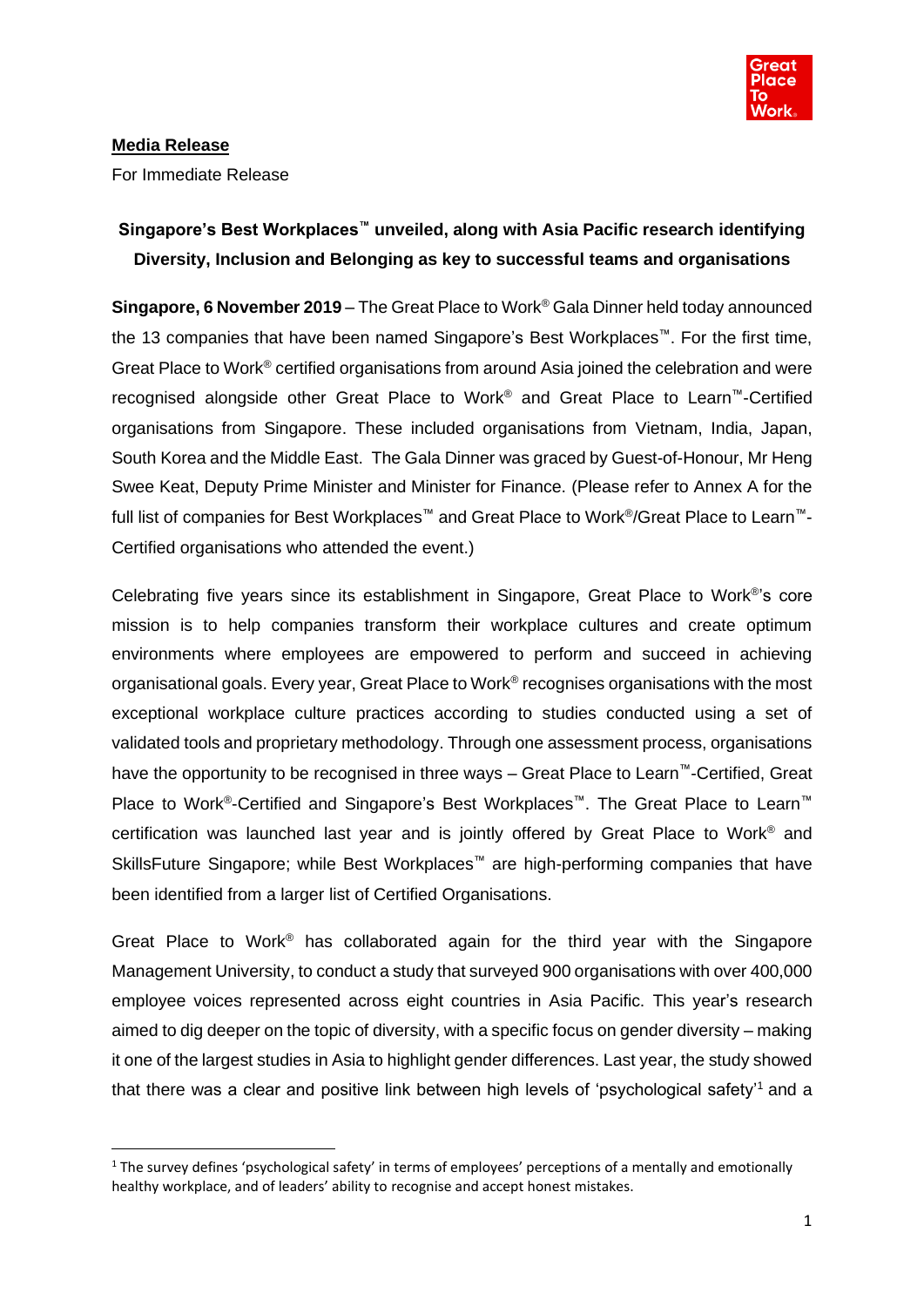

strong teamwork culture. It was shown that organisations that have been identified as Best Workplaces<sup>™</sup> create a higher level of psychological safety for employees.

Building on the research on psychological safety and its key drivers (behavioural integrity, organisational support and relationship network) – this year's study found that "Inclusion" and "Belonging" are additional important factors that help to foster teamwork, which contribute to a high-performing culture. It was defined that in inclusive environments, people are fairly treated, valued for who they are, and included in core decision making; while the experience of belonging refers to the perception that an individual has about the connectedness and the feeling that others care about his well-being as an equal part of the group.

Professor Richard R. Smith, Professor of Strategic Management and Deputy Dean for Lee Kong Chian School of Business, Singapore Management University, said, "Research from around the world suggests that diversity can have a positive impact in organisations. However, closing the gender gap is hard work – especially in some parts of Asia where society imposes strong gender expectations. Our Asia-based study shows that we do have a significant gender gap challenge across all Asian countries. The good news is some organisations have been able to close the gap to make a great place to work for women."

The study showed that in the perception of inclusion and sense of belonging, the male-female gap was narrow for organisations that have been perceived as a great workplace by women. Notably, when female employees feel a sense of belonging, they are nearly twice more likely to feel a sense of psychological safety, and agree that their company is a great place to work. Professor Smith added, "These firms are three times as likely to be identified as Best Workplaces™, which is highly correlated with financial performance. Through this research, we hope to see more organisations step up to the challenge of gender equality in Asia."

A deeper dive into the gender differences across Asia indicated that women rated their experience poorer than men for both pay and fairness. In most companies however, fewer men perceive that there is a gender gap or that women are treated differently, as compared with women.

The paper also provides practical insights, recommendations and a suggested roadmap that business leaders and senior executives can take to build an inclusive workplace with a sense of belonging. With time, organisations can expect to see positive results in employee engagement, customer satisfaction and revenue growth.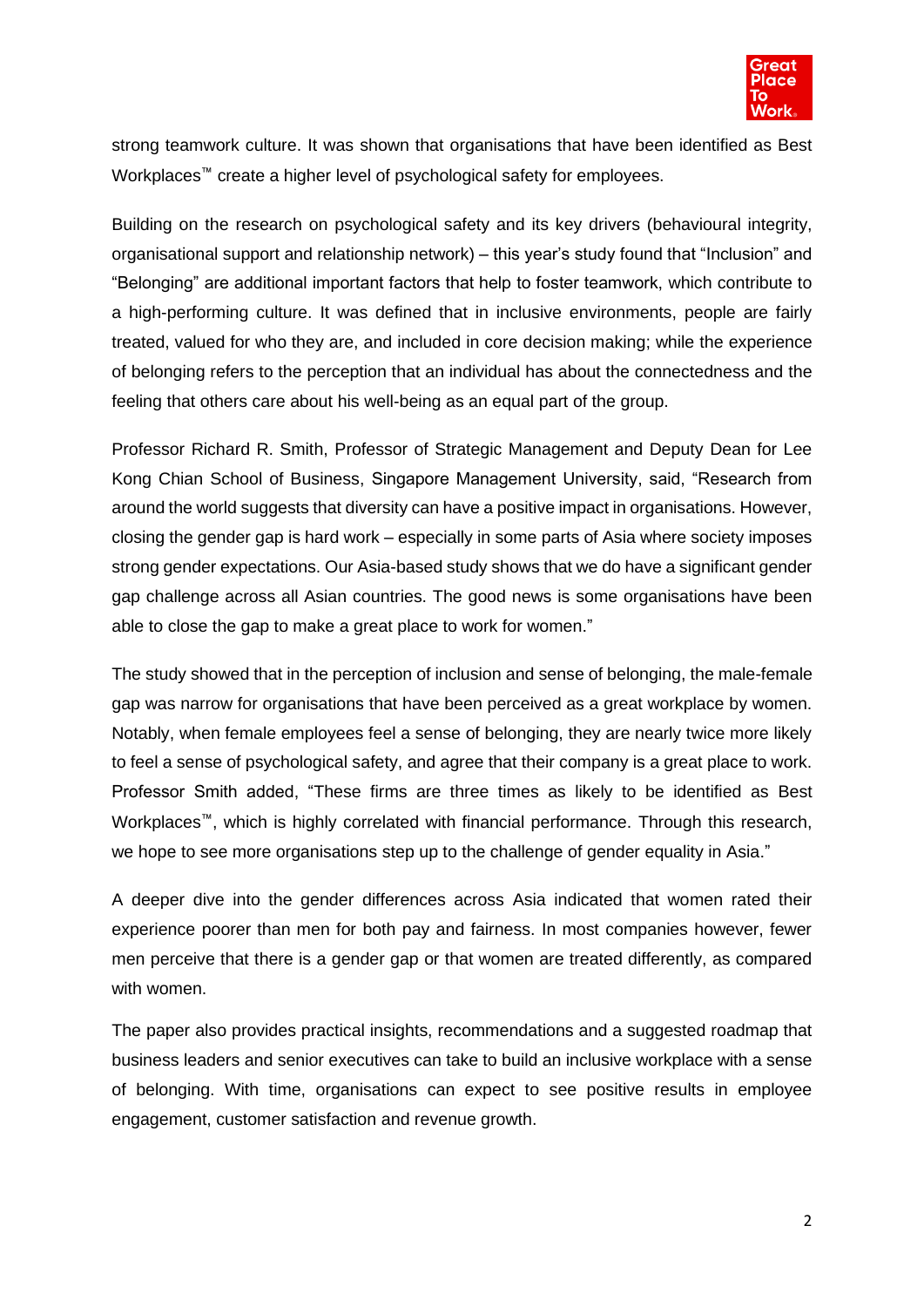

Ms Evelyn Kwek, Managing Director of Great Place to Work® Institute Singapore said, "We are pleased to have seven new organisations from various industries that have been recognised in this year's list of Singapore's Best Workplaces™. The ongoing journey of building a great workplace for all takes time and perseverance, but we hope that the incredible efforts and achievements of these organisations will inspire and encourage more business leaders to build an open culture towards diversity, inclusion and belonging."

## **## END ##**

## **For media queries, please contact:**

Asia PR Werkz for Great Place to Work®

Amanda Moey HP: +65 9747 0027 [amanda@asiaprwerkz.com](mailto:amanda@asiaprwerkz.com) Eugene Syn HP: +65 9827 7359 [eugene@asiaprwerkz.com](mailto:eugene@asiaprwerkz.com)

## **About Great Place to Work**® **Institute**

Great Place to Work<sup>®</sup> is the global authority on workplace culture. Since 1992, we have surveyed more than 100 million employees around the world and used those deep insights to define what makes a great workplace: trust. Great Place to Work helps organisations quantify their culture and produce better business results by creating a high-trust work experience for all employees. Our unparalleled benchmark data is used to recognise Great Place to Work-Certified™ companies and the Best Workplaces™ in the US and more than 60 countries, including the 100 Best Companies to Work For® and World's Best list published annually in Fortune. Everything we do is driven by the mission to build a better world by helping every organisation become a Great Place to Work For All™.

Great Place to Work® Institute Singapore established its presence in Singapore since late 2014. Since then, the Singapore office has been the regional hub partnering organisations with operations across the Asia Pacific region.

## **[Related to the research collaboration] About SMU Lee Kong Chian School of Business (LKCSB)**

[Singapore Management University \(SMU\)](https://www.smu.edu.sg/) commenced its curriculum in 2000 with the School of Business, which welcomed its pioneer cohort of students in August 2000. In 2004, the Lee Foundation contributed S\$50 million to SMU in honour of the late Dr Lee Kong Chian, a well-known Southeast Asian businessman, philanthropist and community leader. In recognition of the Lee Foundation's generosity, SMU named in perpetuity the School of Business, the building and the university-wide scholars programme after Dr Lee Kong Chian.

Today, LKCSB is a dynamic Asian business school with more than 4,000 students and over a hundred full-time faculty members with doctorate degrees from renowned universities such as Cornell, Harvard, INSEAD, London Business School, Wharton, Oxford, Stanford and Yale. The school offers undergraduate, master's and doctoral programmes and is affiliated with a number of research centres such as the Sim Kee Boon Institute for Financial Economics, the Centre for Marketing Excellence and the Institute for Innovation and Entrepreneurship.

LKCSB is ranked 2<sup>nd</sup> in Asia and 33<sup>rd</sup> worldwide in the University of Texas, Dallas rankings 2019 (based on research contributions) and is one of the youngest business schools in the world to have a triple accreditation with the AACSB, EQUIS and AMBA. LKCSB's [Master of Human Capital Leadership](https://www.smu.edu.sg/programmes/postgraduate/master-human-capital-leadership) equips senior leaders with knowledge of strategic human capital solutions to meet complex business challenges. Many of the school's postgraduate programmes are also ranked in the Financial Times Business School Rankings including the Executive MBA (22<sup>nd</sup>), the MSc in Wealth Management (3<sup>rd</sup>) and the MSc in Applied Finance (45<sup>th</sup>). [www.business.smu.edu.sg](http://www.business.smu.edu.sg/)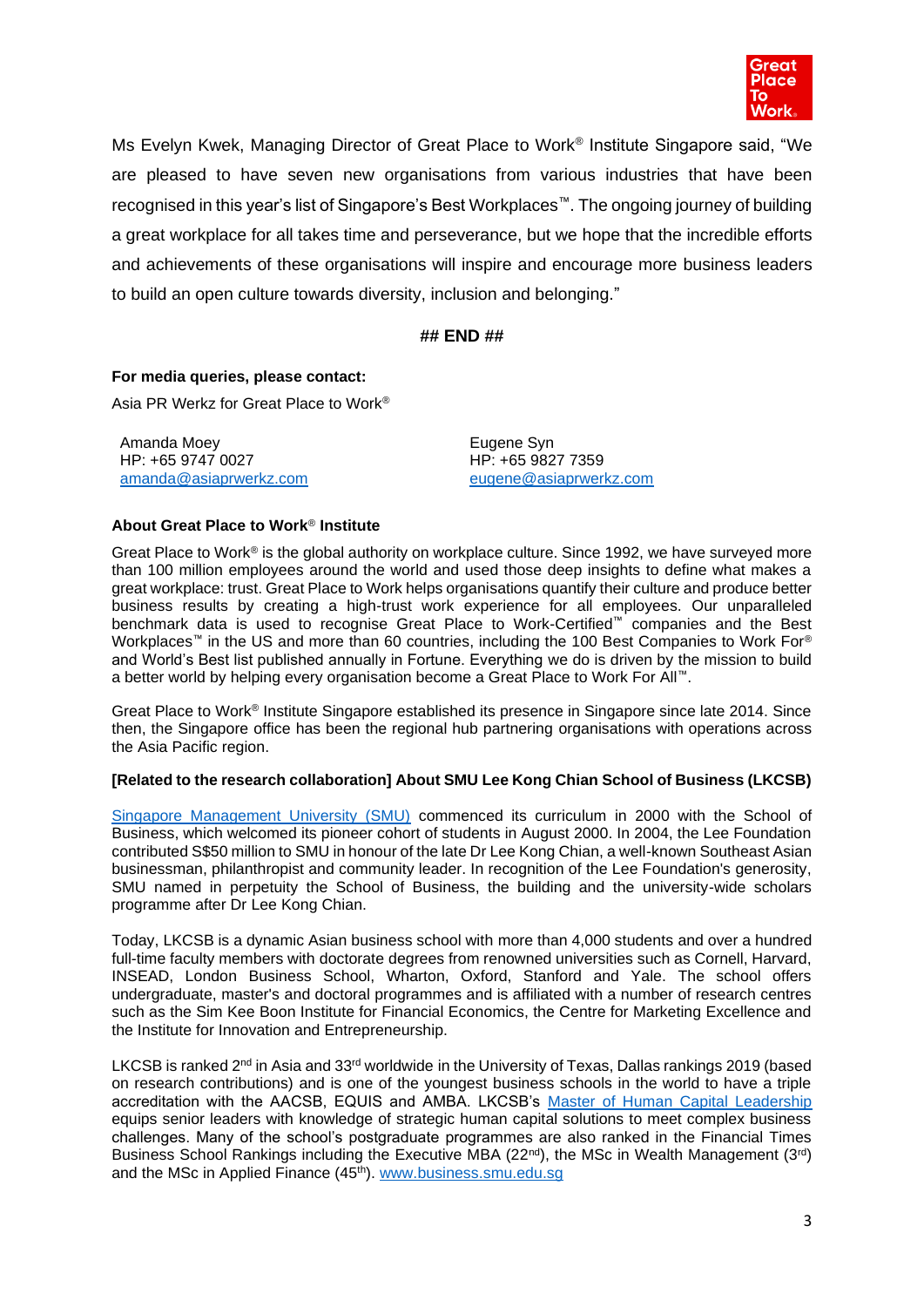

**Annex A**

*Note: \*Organisations that have been included in the list for the first time*

## **2019 Singapore's Best Workplaces – Medium and Large Workplaces**

- 1. Royal Plaza on Scotts
- 2. Salesforce
- 3. DHL Express (Singapore) Pte. Ltd.
- 4. HubSpot\*
- 5. Grab\*
- 6. FireEye
- 7. Agilent Technologies Singapore\*
- 8. Aviva Ltd\*
- 9. Micron Technology, Inc.\*
- 10. Adecco Personnel

## **2019 Singapore's Best Workplaces – Small Workplaces**

- 1. Hays Specialist Recruitment Pte Ltd Singapore
- 2. Signify Singapore Pte Ltd\*
- 3. Rackspace\*

# **Great Place to Work**® **-Certified and Great Place to Learn™-Certified organisations**

*Note: The list below features organisations that were attendees of the event*

| No. | <b>Name of Organisation</b>                       | <b>Country</b> | <b>Great Place to</b><br>Work®-<br><b>Certified</b> | <b>Great</b><br><b>Place</b><br>to<br>Learn <sup>™</sup> -Certified |
|-----|---------------------------------------------------|----------------|-----------------------------------------------------|---------------------------------------------------------------------|
| 1.  | Adecco Personnel Pte Ltd                          | Singapore      | $\sqrt{}$                                           |                                                                     |
| 2.  | <b>Agilent Technologies</b>                       | Singapore      | $\checkmark$                                        | $\checkmark$                                                        |
| 3.  | Amgen Singapore<br>Manufacturing                  | Singapore      |                                                     | $\checkmark$                                                        |
| 4.  | Aviva                                             | Singapore      | $\sqrt{}$                                           | $\sqrt{}$                                                           |
| 5.  | Baxter Healthcare (Asia) Pte<br>Ltd               | Singapore      | $\sqrt{}$                                           |                                                                     |
| 6.  | <b>DHL Express Singapore</b>                      | Singapore      | $\sqrt{}$                                           | $\sqrt{}$                                                           |
| 7.  | FireEye Singapore                                 | Singapore      | $\checkmark$                                        | $\sqrt{}$                                                           |
| 8.  | Grab                                              | Singapore      | $\checkmark$                                        | $\checkmark$                                                        |
| 9.  | Hays Singapore                                    | Singapore      | $\checkmark$                                        | $\checkmark$                                                        |
| 10. | <b>HubSpot</b>                                    | Singapore      | $\checkmark$                                        | $\checkmark$                                                        |
| 11. | Micron Semiconductor Asia<br>Operations Pte. Ltd. | Singapore      | $\sqrt{}$                                           |                                                                     |
| 12. | PROTOCOL Pte Ltd                                  | Singapore      | $\sqrt{}$                                           | $\sqrt{}$                                                           |
| 13. | Rackspace Singapore                               | Singapore      | $\checkmark$                                        | $\sqrt{}$                                                           |
| 14. | Royal Plaza on Scotts                             | Singapore      | $\sqrt{}$                                           | $\checkmark$                                                        |
| 15. | Salesforce                                        | Singapore      | $\checkmark$                                        | $\sqrt{}$                                                           |
| 16. | Signify Singapore Pte Ltd                         | Singapore      | $\checkmark$                                        |                                                                     |